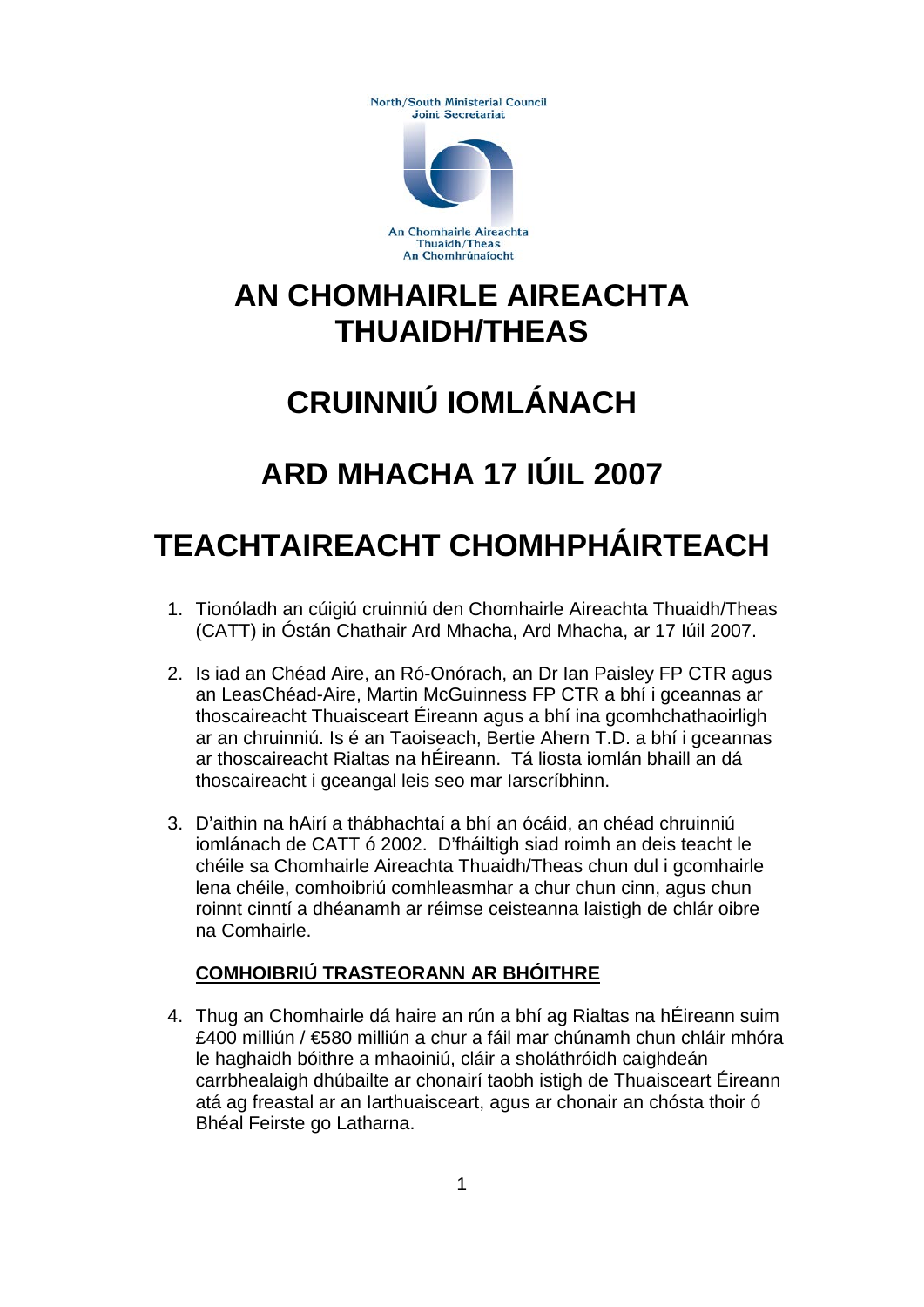- 5. Dhaingnigh Feidhmeannas Thuaisceart Éireann gur ghlac sé leis, i bprionsabal, go dtabharfar faoin dá thionscadal mhóra bóithre sin.
- 6. Is iad Feidhmeannas Thuaisceart Éireann agus a chuid gníomhaireachtaí a thabharfaidh faoin tionscadal bóithre ó Bhéal Feirste go Latharna.
- 7. Tabharfar faoin gconair atá ag freastal ar an Iarthuaisceart i gcomhréir leis na socruithe le haghaidh maoinithe, cuntasachta, pleanála agus soláthair ar aontaigh Rialtas na hÉireann agus Feidhmeannas Thuaisceart Éireann orthu.
- 8. Déanfaidh na hAirí iomchuí na bearta is gá chun go dtabharfar faoin tionscadal seo agus ina measc sin cuirfear tús le staidéar ar bhealach na conaire.

#### **AN TATHCHÓIRIÚ ATÁ BEARTAITHE AR CHUID CHLUAIN EOIS – LOCH ÉIRNE UACHTAIR DE CHANÁIL ULADH**

- 9. D'aontaigh an Chomhairle dul ar aghaidh le hathchóiriú an chuid sin de Chanáil Uladh atá idir Cluain Eois agus Loch Éirne Uachtair i bhfianaise thairiscint Rialtas na hÉireann go gclúdódh sé costais iomlána chaipitiúla an tionscadail.
- 10. Is é Uiscebhealaí Éireann, Foras Forfheidhmithe Thuaidh Theas, a bheidh freagrach as athchóiriú an chuid sin den Chanáil, agus i ndiaidh an athchóirithe, as í a bhainistiú, a chothabháil agus a fhorbairt go príomha chun críocha áineasa.
- 11.Is iad na hAirí cuí, a thiocfaidh le chéile in Earnáil Uiscebhealaí Éireann de CATT, a dhéanfaidh comhaontú ar phleananna chun tabhairt faoin obair athchóirithe, agus sonraí na socruithe maoiniúcháin san áireamh, agus tabharfaidh siad tuairiscí faoin dul chun cinn do chruinnithe iomlánacha CATT.

#### **OBAIR NA COMHAIRLE AIREACHTA THUAIDH/THEAS**

12. Fuair an Chomhairle tuarascáil ó na Comhrúnaithe faoi obair CATT ó 2002 i leith. Thug sí dá haire gur leanadh d'obair na bhForas Forfheidhmithe Thuaidh/Theas agus Thurasóireacht Éireann agus chuir sí in iúl do na Boird agus don fhoireann gur mór aici an obair a bhí déanta acu. Thug an Chomhairle dá haire fosta an comhoibriú comhleasmhar a rinneadh idir Airí agus Ranna sna Réimsí le haghaidh Comhoibrithe.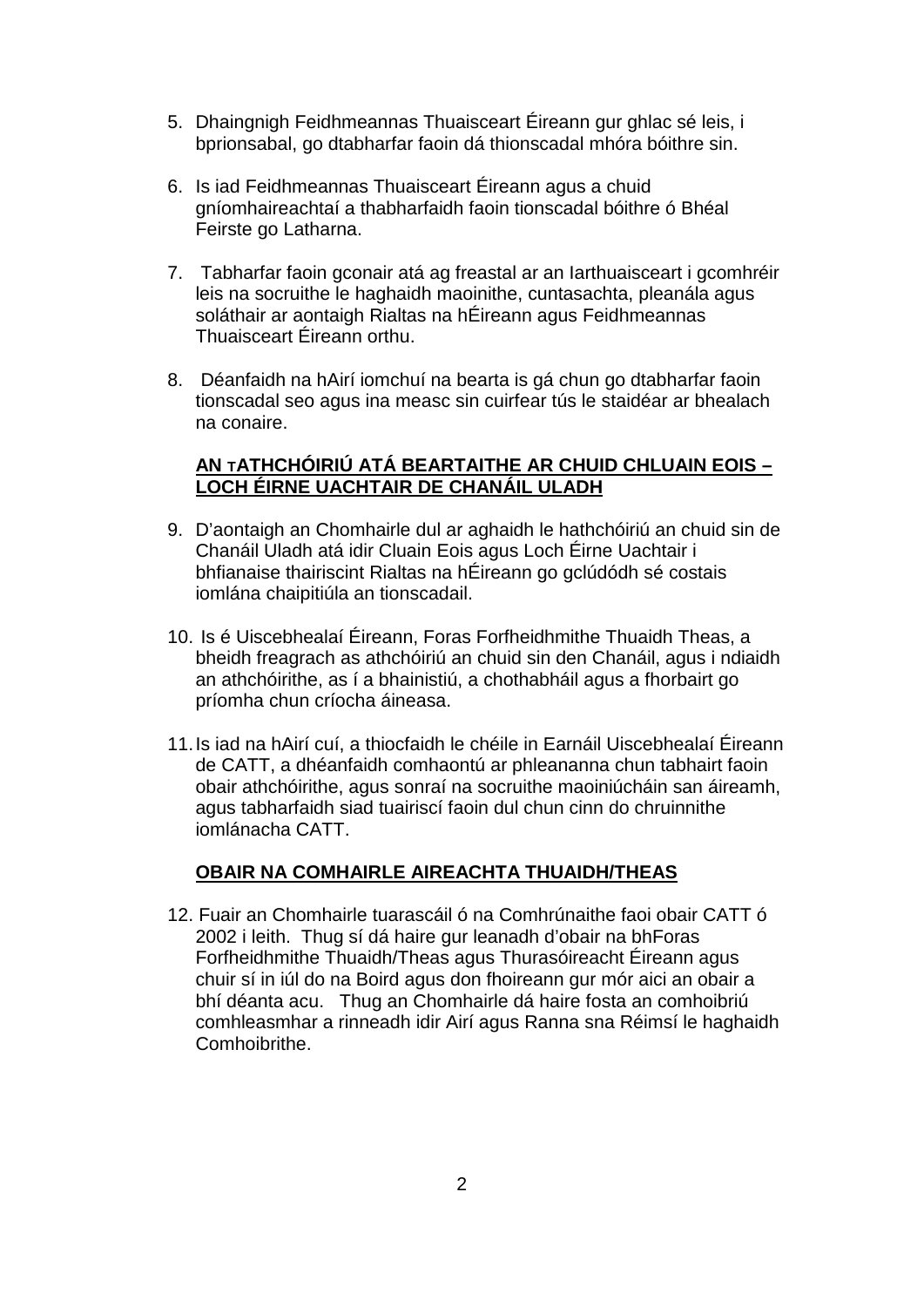#### **COMHAONTÚ CHILL RÍMHINN - ATHBHREITHNIÚ**

13. D'aontaigh an Chomhairle tabhairt faoin athbhreithniú, a ndearnadh foráil dó i gComhaontú Chill Rímhinn, ar na Forais Forfheidhmithe Thuaidh/Theas agus ar na Réimsí le haghaidh Comhoibrithe. Cuirfear tús leis an Athbhreithniú i Meán Fómhair 2007 agus cuirfear tuarascáil deiridh faoi bhráid an chéad chruinnithe iomlánaigh de chuid CATT in 2008. Déanfaidh grúpa an tAthbhreithniú, agus áireofar sa ghrúpa sin oifigigh shinsearacha agus painéal comhairleach ar a mbeidh ceathrar saineolaithe/comhairleoirí, beirt le hainmniú ag Feidhmeannas Thuaisceart Éireann agus beirt le hainmniú ag Rialtas na hÉireann.

#### **FÓRAM COMHAIRLIÚCHÁIN NEAMHSPLEÁCH THUAIDH/THEAS**

14. Thug an Chomhairle dá haire go rachaidh Rialtas na hÉireann i gcomhairle leis na comhpháirtithe sóisialta faoin Fhóram Comhairliúcháin Thuaidh Theas. Thug sí dá haire fosta go raibh na socruithe le haghaidh dul i gcomhairle leis an tsochaí i gcoitinne á nathbhreithniú i dTuaisceart Éireann agus d'aontaigh sí breithniú a dhéanamh ar an gceist sin a luaithe a bheadh an t-athbhreithniú sin críochnaithe.

#### **FÓRAM PARLAIMINTEACH THUAIDH/THEAS**

- 15. Thug an Chomhairle dá haire na forálacha de Chomhaontú Chill Rímhinn a bhaineann leis an Fhóram Parlaiminteach Thuaidh Theas. D'aithin sí gur gnó é do Thionól Thuaisceart Éireann agus don Oireachtas aon fhorbairt a dhéanamh ar fhóram comhpharlaiminteach.
- 16. Rachaidh oifigigh ón dá rialtas i dteagmháil le Tionól Thuaisceart Éireann agus le Tithe an Oireachtais agus cuirfidh siad tuairisc ar ais chuig CATT a luaithe a bheidh deis ann faoi na ionchais i dtaca le forbairt ar fhóram den sórt sin a dhéanamh.

#### **PLEANÁIL LE HAGHAIDH CRUINNITHE CATT SA TODHCHAÍ**

17. Bhreithnigh agus cheadaigh an Chomhairle sceideal chruinnithe CATT a bheidh á dtionól sna míonna atá le teacht agus d'aontaigh sí go mbeidh an chéad chruinniú eile dá cuid i bhfoirm iomlánach á thionól i nDún Dealgan i dtrátha dheireadh na bliana.

**An Chomhrúnaíocht 17 Iúil 2007**